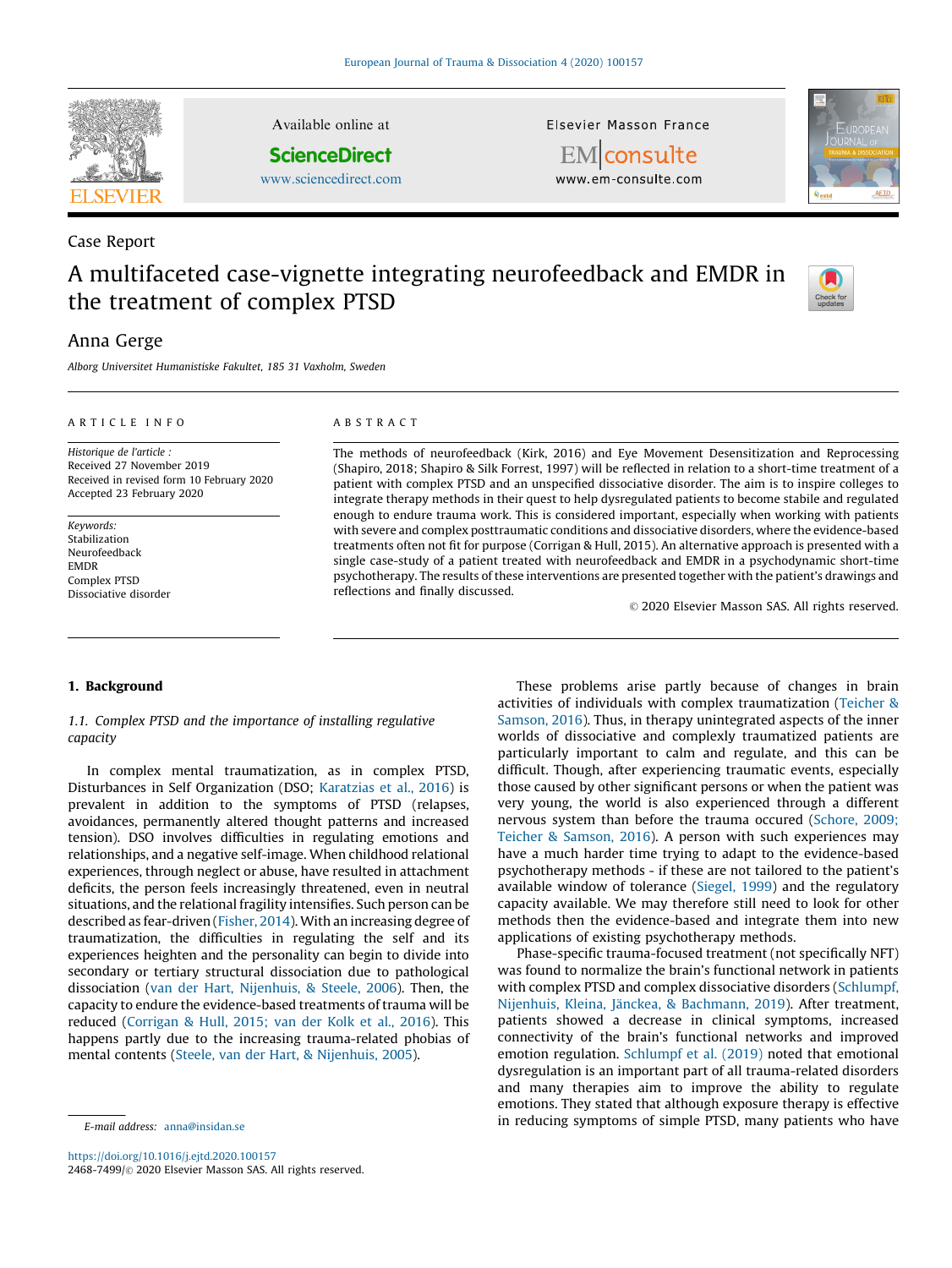complex PTSD and dissociative disorders appear to have difficulties coping with exposure. The patients become worse and discontinue treatment. Many times, long-term therapies aimed at enhanced regulation, are needed to help the most complex dissociative patients – before any exposure is meaningful to conduct. In their overview of evidence-based treatments of PTSD ([Lancaster,](#page-5-0) Teeters, Gros, & Back, 2016) stated that neurofeedback and brain stimulation techniques may help reduce PTSD symptoms, particularly in treatment-resistant patients.

## 1.2. Neurofeedback in the treatment of complex PTSD and dissociative disorders

Neurofeedback, also known as EEG (electroencephalogram) biofeedback, is a therapeutic intervention that provides immediate feedback from a computer-based program that assesses brainwave activities. Sound, visual or kinesthetic signals are used to reorganize or retrain these brain signals. Thus, patients learn to regulate and improve their brain function and to alleviate symptoms of various disorders. Research suggests a dramatic change in functional connectivity following only one neurofeedback session [\(Nicholson](#page-5-0) et al., 2016), where functional connectivity refers to how areas of the brain communicate with each other. Changing connectivity is a valuable tool in the treatment of PTSD and seems to be enhanced through neurofeedback-treatment (NFT) (Chiba et al., 2019; Reiter, [Andersson,](#page-5-0) & Carlsson, 2016).

## 1.2.1. Mechanisms of change – NFT

Abnormal connectivity of the brain's large-scale networks seems to be more common in more **severe** mental illnesses, as our regulatory ability is related to brain functions and specific diagnoses. It is stipulated that NFT can reduce anxiety and improve prefrontal functions (Zhao et al., [2019](#page-6-0)). In PTSD, the anterior cingulate cortex's (ACC) ability to cooperate with other parts of the brain is impaired. ACC is a part of the brain deep behind the frontal lobe, which controls our self-regulation, ability to stay focused and our attention. It is involved in our processes of learning from past experiences and how we can optimize our decision-making based on that. Thus, a general good cooperation between different parts of the brain affects our impulse control and the ability to act flexibly (Kirk et al., 2016; Siegel, 1999; [Solomon](#page-5-0) & [Siegel,](#page-5-0) 2003).

Albeit we do not yet know how NFT has an effect on dissociative disorders, [Manchester,](#page-5-0) Allen, and Tachiki (1998) described a study where eleven DID patients received major and sustained improvements in 30 individual NFT sessions plus ten group sessions. However, the article does not indicate how their pathological dissociation had been initially diagnosed. Fisher, [Lanius,](#page-5-0) and [Frewern](#page-5-0) (2016) described how a very symptom-burdened and dysregulated DID patient was improved by twenty NFT sessions. These results were discussed with [Fisher](#page-5-0) (2016, personal communication). She stated that even if she conducted close to three hundred sessions with the patient, before the person got functional and managed her life well, significant changes in reduced self-harm and flashbacks could be seen already after twenty sessions, which was what was described in the article.

## 1.3. Eye Movement Desensitization and Reprocessing (EMDR) in the treatment of complex PTSD and dissociative disorders

Eye movement desensitization and reprocessing (EMDR) is a form of psychotherapy that begun in 1987 ([Shapiro](#page-5-0) & Silk Forrest, [1997](#page-5-0)) in which the person being treated is asked to recall distressing images while experiencing bilateral sensory input, for example side-to-side eye movements, or tapping on hands or knees ([Feske,](#page-5-0) 1998). EMDR is included in several evidence-based guidelines for the treatment of PTSD ([Lancaster](#page-5-0) et al., 2016; [Schnyder](#page-5-0) & Cloitre, 2015; WHO, 2013). The method is today used in a broader array of psychiatric conditions, apart from PTSD ([Shapiro,](#page-5-0) 2018). Also RCTs conducted in the treatment of comorbid traumatic events in psychosis, bipolar disorder, unipolar depression, anxiety disorders, substance use disorders, and chronic back pain exist (Valiente-Gómez et al., 2017), where preliminary evidence suggests that EMDR therapy might be useful to improve psychotic or affective symptoms and could be an add-on treatment in chronic pain conditions.

#### 1.3.1. Mechanisms of change – EMDR

Proposed mechanisms of change due to EMDR-treatment, includes the Adaptive Information Processing (AIP) model [\(Hase,](#page-5-0) Balmaceda, Ostacoli, [Liebermann,](#page-5-0) & Hofmann, 2017; Shapiro, [1995,](#page-5-0) 2006). The AIP-model states that until unhealed memories are processed, maladaptive responses are likely to continue, and problems arise as a result of non-functionally held information ([Shapiro,](#page-5-0) 2001). According to the AIP model a particularly distressing incident may become frozen in time in its own neural network, unable to connect with other memory networks that hold adaptive information.

Changes in regional blood flow of the brain is described after EMDR-treatment, giving preliminary evidence of distinct neurobiological patterns of brain activations during bilateral stimulation associated with a significant relief from negative emotional experiences [\(Pagani](#page-5-0) et al., 2012). Patients post-EMDR showed a significant growth of gray matter volume after successful EMDtreatment ([Bossini](#page-5-0) et al., 2017).

There is some consensus regarding the underlying biological mechanisms involved. The three hypothesises that have received the most attention and research support are: (1) taxing working memory, (2) orienting response, and (3) rapid eye movements (REM) sleep, where the similarities with the introduced state when conducting EMDR and REM is considered (Lee & [Cuijpers,](#page-5-0) 2013). [Shapiro](#page-5-0) (2018) stated that possibly all three hypothesises can be valid and that they appear in different stages of memory (re)processing.

#### 2. The therapy of Sanya

Here, an individual short-time therapy with a traumatized patient, with complex PTSD [\(Herman,](#page-5-0) 1992; Powers et al., 2017), and an unspecified dissociative disorder [\(DSM-5,](#page-5-0) 2013) will be presented. The patient was treated with 11 sessions under four months and a follow up was conducted after four months.

## 2.1. Initial status

Sanya suffered from PTSD, which was noticed by a former therapist and Sanya came to me. She was a friendly and adequate person in her 40s – but symptom burdened, she scored initially 67 on PCL-5 (Post-traumatic Check List-5; [Weathers](#page-6-0) et al., 2013), see [Table](#page-2-0) 1. She lived an orderly life, she worked and took care of her child, though was heavily symptomatic and could barely handle her life situation. She had friends but had, after the death of her brother two years before, withdrawn and isolated herself more and more. She was plagued by anxiety and flashbacks. She lived alone with her child and described that it had been almost impossible for her to date since she broke up from an abusive relationship 15 years ago.

Since then, in addition to suffering from a **severe** PTSD, she also had been plagued by complex pain problems, due to residual nerve damage following **severe** beatings against her head and neck. She had been in contact with a neurologist for 13 years and had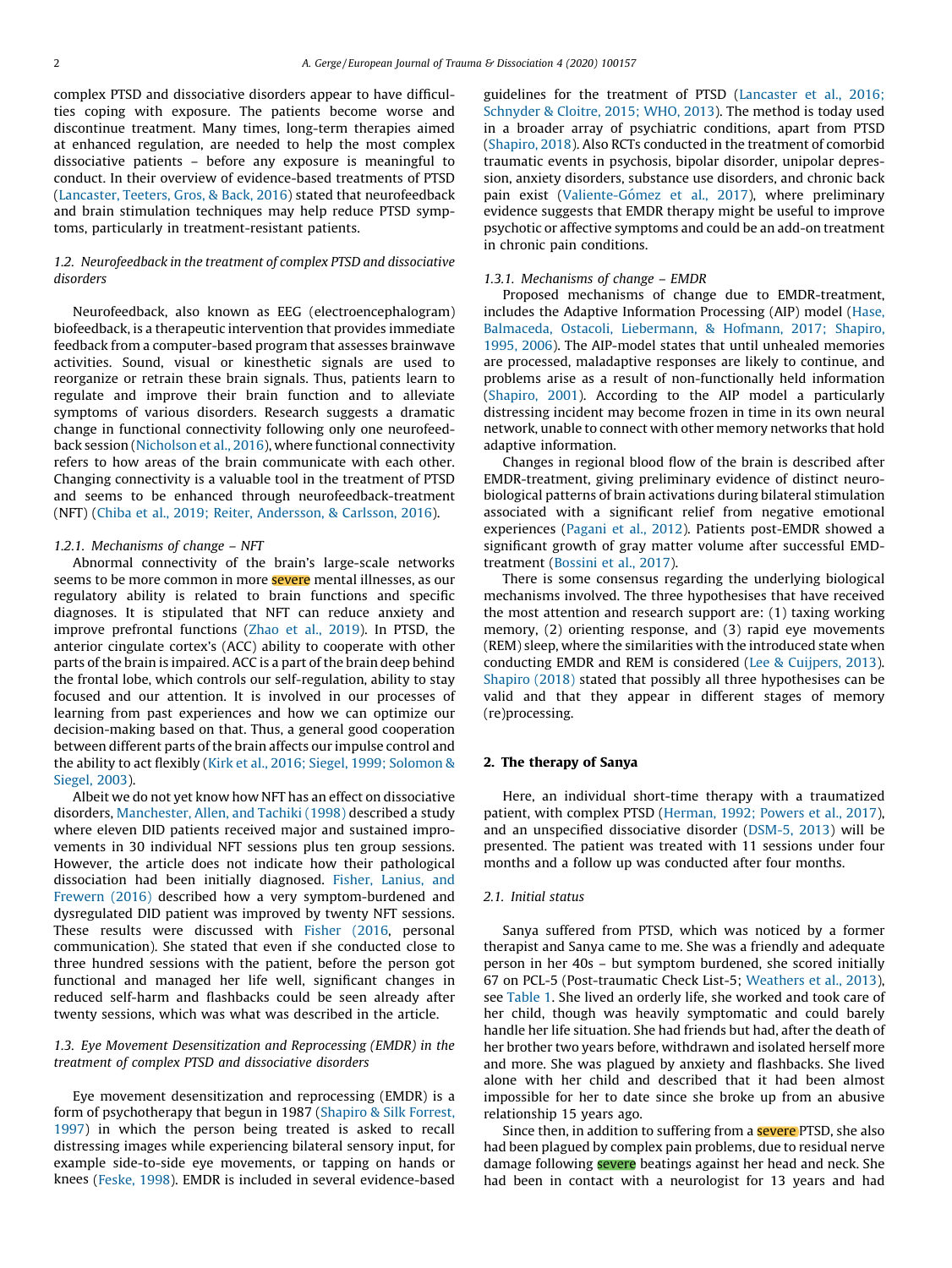<span id="page-2-0"></span>

| $\sim$<br>$\sim$<br>$\sim$ |  |
|----------------------------|--|
|----------------------------|--|

Sanya's self-assessed ratings before, under and after the treatment.

| Instruments  | Initial assessment I | Initial assessment II | After 5 NFT | After 10 NFT | After EMDR | 4 months follow-up |
|--------------|----------------------|-----------------------|-------------|--------------|------------|--------------------|
| $SCL-90-R$   | 200                  | 223                   | 153.5       | 22           |            |                    |
| DES/DEST (%) | 82/65                | 73/51                 | 67.5/47.5   | 3/0          |            | 2/0                |
| PCL-5        | 67                   | 71                    | 56          | 31           |            | 12                 |
| $SDQ-5a$     | 18(13)               | 22(17)                | 6(9)        |              |            |                    |
| SR-scale     | 8.2                  | 8.1                   | 4.7         | 2.4          | 0.2        |                    |
| <b>PSOM</b>  | 10                   |                       |             | 16           | 18         | 18                 |

SCL-90-R (Symptom Check List 90 Revised; [Derogatis,](#page-5-0) 1994), DES and DES-T (Dissociative Events Scale and Dissociative Events Scale-taxon; Carlson, & [Putnam,](#page-5-0) 1993), PCL-5 (Post-traumatic Check List-5; [Weathers](#page-6-0) et al., 2013), SDQ-5 (Somatoform Dissociation Questionnaire; [Nijenhuis](#page-5-0) et al., 1997), SR-scale (Symptom Rating Scale; [Nilsson](#page-5-0) & [Nilsson,](#page-5-0) 2014), PSOM-S (Positive States of Mind; Adler, [Horowitz,](#page-5-0) Garcia, & Moyer, 1998).

Values in brackets are without question 2: My body, or a part of it, is insensitive to pain, as the patient initially was heavily medicated against her pain.

regularly been given injections with a combination of cortisone and painkillers such as nerve blockers. During the first six to seven years after the abuse, she had pain attacks six days a week. At the start of our therapy it was somewhat better.

Sanya's pain problems had worsened considerably after her brother was murdered, which made me think that the pain was partly of psychological origin. Thus, the treatment that she would be offered should hypothetically have an effect also on her pain condition. Sanya also told that in connection with the abusive relationship she developed asthma, which she still suffered from. She had repeatedly been prescribed SSRIs and sleep medicine but not used them.

Sanya wanted help with her anxiety and trauma-related symptoms, including flashbacks, that had followed her from early childhood but had escalated after her brother was murdered in gang-related violence two years ago. Sanya had during childhood experienced war and civil war with missing and murdered relatives, as well as sexual abuse from a close relative between six and eight years of age. As she grew up in a culture of honour and shame, she could not talk about the abuse during her childhood. According to herself, she would have been murdered if she had.

During Sanya's childhood, her parents were occupied with dealing with the violence and horrors of their home country. Despite this she described a good relationship with one of her parents. Though, the sexual abuse was not noticed. Sanya's childhood had left her with a feeling of abandonment and abuse, especially from one of the parents. Her father disappeared in the war and was gone for several years during her childhood. After the flight to Sweden, she dared to tell about the sexual abuse in her home country. She was believed, but also forced to go through hymen reconstruction surgery. Finally, the patient's own relationship, as a young adult, with an abusive partner, and the murder of her brother added to her traumatization. She had not been able to complete her college studies because of the pronounced flashbacks and concentration difficulties she daily struggled with. She could work despite her difficulties. Sanya stated that she would like to have an intimate relationship but that she was too afraid for that.

## 2.2. Screening

At the initial assessment interview, Sanya filled in various selfassessment forms and was found fulfilling criteria for PTSD (67 on PCL-5), see Table 1. She also fulfilled criteria for complex PTSD and an unspecified dissociative disorder according to SCID-D ([Steinberg,](#page-5-0) [1994\)](#page-5-0). Sanya's initial assessment on the Symton Rating Scale (SR-scale) was 8,2 out of 10 possible (Nilsson & [Nilsson,](#page-5-0) 2014). The SR-scale is a 10-degree scale with 15 symptoms, where no degree of disturbance is 0 and 10 is the worst degree of symptoms, regarding following symptoms; difficulty falling asleep, frequent awakening, nightmares, intrusive memories, fear, anxiety, pondering, despondency, lack of selfesteem, lack of concentration, sensitivity of sound, irritability, anger/ outburst, fatigue and muscle soreness. On PSOM-S, a self-assessment questionnaire that asks questions about different types of favourable states of mind that the person has experienced in the last 7 days, Sanya initially scored low (the higher values, the better).

When we started treatment after ten weeks, her scores were still very high, apart from PSOM-S that was very low, see Table 1. She scored for example 223 on SCL-90-R (Symptom Check List 90 Revised; [Derogatis,](#page-5-0) 1994), with very high values on the subscales for somatization, obsessive-compulsive, depression and anxiety, and she got high values on PCL-5. Her symptoms were still as painful as at the first measurement and may have worsened during the waiting period. Her PTSD symptoms were troublesome and her pain problems were acute. In addition, Sanya was now in **mourning.** Shortly after our first assessment interview, the parent who had been close to her, suddenly passed away. According to Sanya, the parent died of the consequences of grief and despair after Sanya's brother was murdered. Sanya was plagued by reexperiences, intrusions, negative thoughts, severe, extreme heightened tension, sleep-disturbances, and interpersonal fragility, negative self-concepts, including self-accusations, and affect dysregulation. Her self-assessed dissociation was high, 73% on the dissociative events scale, DES and 51% on the DES-T [\(Carlson,](#page-5-0) & [Putnam,](#page-5-0) 1993), and 17 (or 22 if her pain-registration was included) on the Somatoform Dissociation Questionnaire (SDQ-5; [Nijenhuis,](#page-5-0) Spinhoven, Van Dyck, Van der Hart, & [Vanderlinden,](#page-5-0) 1997).

Sanya tried NFT as an initial stabilization in what was intended as a longer treatment contact. I completed the SCID-D [\(Steinberg,](#page-5-0) [1994\)](#page-5-0) in parallel with the initial NFT sessions. The interview showed that she fulfilled criteria for an unspecified dissociative disorder apart from her complex PTSD. Sanya described that she had suffered her dissociative symptoms since she was sexually abused by the close relative in childhood. But she clearly knew and felt that it was her own experiences, even when she felt divided, was flooded with flash backs, or otherwise was in contact with her previous vulnerability and traumatic experiences.

Despite Sanya's **severe** and painful symptoms of childhood sexual abuse and **severe** violence in a close relationship as an adult, she had a partly secure relationship with one of her parents. Thus, she did not fulfil criteria for a disorganized attachment style, even though she fulfilled criteria for an unspecified dissociative disorder.

## 2.3. The treatment

As Sanya, due to her diagnoses, was considered to be emotionally fragile, easily triggered, and plagued with trauma-related phobias of mental contents, stabilization was needed. Neurofeedback, infra-low frequency training ([Othmer](#page-5-0) & [Othmer,](#page-5-0) 2009) was used during ten sessions for stabilization,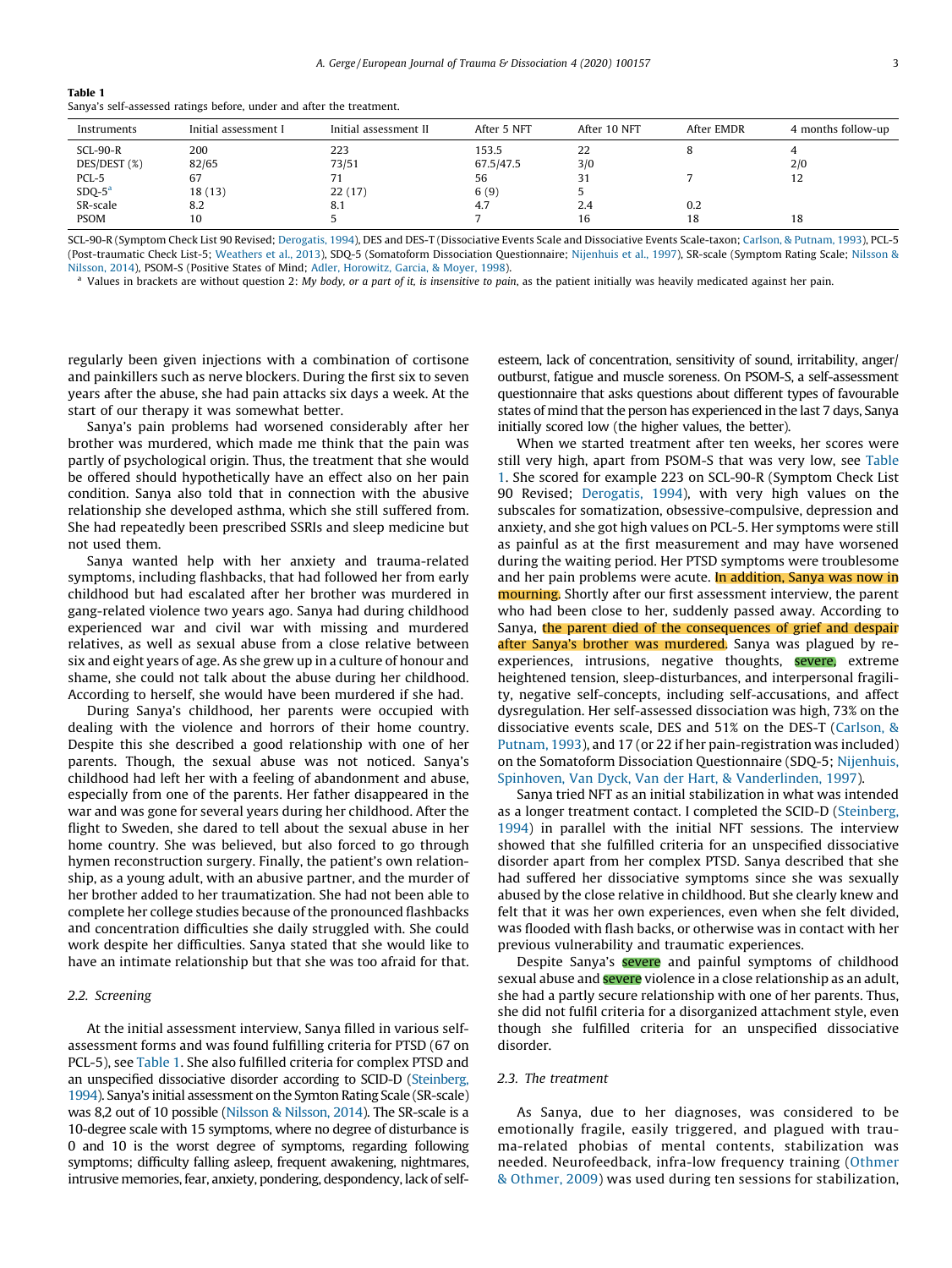and the short-time therapy ended with one EMDR session ([Shapiro,](#page-5-0) 2018). These treatment methods were administrated in the frame of a resource-oriented psychodynamic psychotherapy, aiming at installation of hope and a reestablishment of human relations as safe enough, and reassuring. The SR-scale was used each week.

Sanya went through her first NFT session (20 minutes), and as usual, I ended the session with a short resource-activating hypnotic induction ([Gerge,](#page-5-0) 2018). In the evening after the session she fell asleep easily, to her own surprise. After our second NFT session a week later (25 minutes) she slept well for a whole night. At the third NFT session, Sanya got a clear relaxation response and was relaxed and happy during the session. From now on we used NFT for 30-minutes in our sessions. At the fifth session, she said that she now experienced a greater calm and better patience in her everyday life, and that she slept better. She said that she now was so calm that she could think without getting disordered. Her score on the SR-scale had dropped from 8.2 to 4.7, and her somatoform dissociation had dropped to 6 (or 9 if her pain-perception was included). She stilled scored high on the DES-scale, DES-T, PCL-5, and SCL-90-R, see [Table](#page-2-0) 1, though her symptoms had significantly been reduced.

During the sixth NFT session, Sanya said that she was calmer, even during work-hours, and slept much better. At our seventh session, the Halloween weekend had passed and Sanya had had a period of great sorrow and missing. She thought a lot about her parent who had died and Sanya had had a lot of pain in her injured body parts. The week after that, when we had our eighth NFT session, Sanya was calmer. She now assessed her symptoms to 2.4 (out of 10 possible) on the SR-Scale. She had also taken a professional contact on her child's behalf (the child missed her deceased grandparent). During this session, Sanya practiced neurofeedback for the first time with the electrodes placed in the prefrontal region on the right side of her head. First, Sanya became more relaxed and calmer. Then she felt a growing tension in her shoulders. When the tension eased, she experienced a strong sense of despair and sadness. Finally, Sanya got very tired. We ended with what is considered a more stabilizing position with the electrodes above the right ear and the right parietal lobe (Kolk et al., 2016) and Sanya became very calm and tired - in a positive sense.

During our ninth session, Sanya said that she now was doing fine. She slept better and woke up only once a night and could easily fall asleep again. She could now make friends and make decisions. Previously she had been too uncertain to do so. She got a deep relaxation response during the NFT. At the tenth NFT session, she told that she now slept well, felt better, and easier could think and make decisions. The difficulty with making decisions had previously been a huge problem for her during many years. Her friends had commented that she now seemed happier and had started laughing. She also stated that she now did not got so angry anymore.

After these ten NFT sessions, that had heightened Sanyas's regulative capacity, we decided to continue with EMDR. Sanya's self-assessed symptoms were now also significantly better, see [Table](#page-2-0) 1.

#### 2.4. An ending EMDR session

In the following one EMDR-session will be described. The EMDR standard protocol was complemented with an Ego State intervention (Watkins & [Watkins,](#page-6-0) 1997). The negative cognition: I got really scared was accepted, even though it was a statement about an emotional state and not a generic negative belief about the self. With patients with more than PTSD it might be wiser to follow their process then to strictly follow manuals.

The day before our session, Sanya was present when a person stopped breathing at her workplace. She had to deal with the situation and did well, including carrying out life-saving activities until the ambulance arrived (Sanya did not have a health care profession). The person survived. Below is a summary of the EMDR session we conducted with the event as a starting point.

Negative cognition: I got really scared.

Positive cognition: I dared to stay in the situation (this was a ''7'', maximally true, so Sanya had to find another meaning); I can handle this. It goes from 4–5 to 7 (that it is completely true) during the EMDR-session.

Feeling: Panic.

Subject units of discomfort, SUDs: 1 that goes to 0.

Body: A pressure over the chest, like having a weak panic attack. Thera-Tappers held in hands were used as ongoing anchors of presence, further enhancing dual awareness, and eye movements  $(EM)$  I just want to cry  $(EM)$  cry  $(EM)$  back to the positive – it went well (EM) relaxed again (EM) do not know . . . just feel stronger (EM) feel like I'm fixing this (EM) I've managed this, I know that  $\dots$  (EM) now I want to be there for others (EM) I think – I feel safer in myself (EM) relaxed, my shoulders are lighter now (EM). Going back to the original image: That I was there on site (EM) a lot of feelings, but I am not so afraid anymore (EM) my brother . . . in the hospital (EM) deep despair (Here hypnosis-based Ego State work is intruded ([Watkins](#page-6-0) & Watkins, 1997; Watkins & [Barabasz,](#page-6-0) 2008) and Sanya is suggested to contact herself in the inner imagined scene at the hospital, where her murdered brother lies, and say, ''so that her ears can hear'': I have come now and I will help you. She says this sentence and she is also urged to allow Sanya from that day to lean towards herself now – and experience and receive the support given. She gets very moved. (EM) It feels like I can take a final farewell of him (Sanya is now crying hard) (EM)  $\ldots$  an inner conversation . . . (where Sanya is urged to say: I love you, I forgive you . . . (EM) calmer . . . he shrugs his shoulders a little, smiling (EM) Sanya is asked to go back to the starting point: it is not the same ... (what happened yesterday and the death of the brother) (EM) it is calm (EM) very strong pain in the head (Sanya gets a glass of water and is helped to do vertical eye movements) (EM)  $ok$  (EM)  $\dots$  my brother looks at me (she is asked if he wants to say something) he just smiles (EM). Then we move on to the final cognitive evaluations, ending the EMDR-session.

A few days later we had contact via mail/sms and Sanya announced that she was tired after the session, but now sleeps easily and well and that she can think about and talk about her brother in a new way.

Six weeks after the EMDR-session we met for a last session. Sanya now stated that she had a deepened sense of joy in her life.

#### 3. Result

After our short-time therapy Sanya was no longer depressed and suffered no anxiety. Her symptom-burdened complex PTSD has been resolved, see [Table](#page-2-0) 1.

She had gone from having a complex PTSD and an unspecified dissociative disorder to no longer suffering trauma-related symptoms. 71 points on PCL-5 had decreased to 31 after ten sessions of NFT, and now six weeks after our EMDR session she scored 7 points. She had dropped from 223 to 8 on the CSL-90-R, and from 8.2 to 0.2 on the Symptom Rating Scale [\(Nilsson](#page-5-0) & [Nilsson,](#page-5-0) 2014). She felt that she now could get help and support from others – and that she could give help and support to others. Now she could also talk about death with her child. In the past, she couldn't handle that. Her pain-attacks due to nerve damage has become much less frequent and she did not need to get nerve blockades as often as before.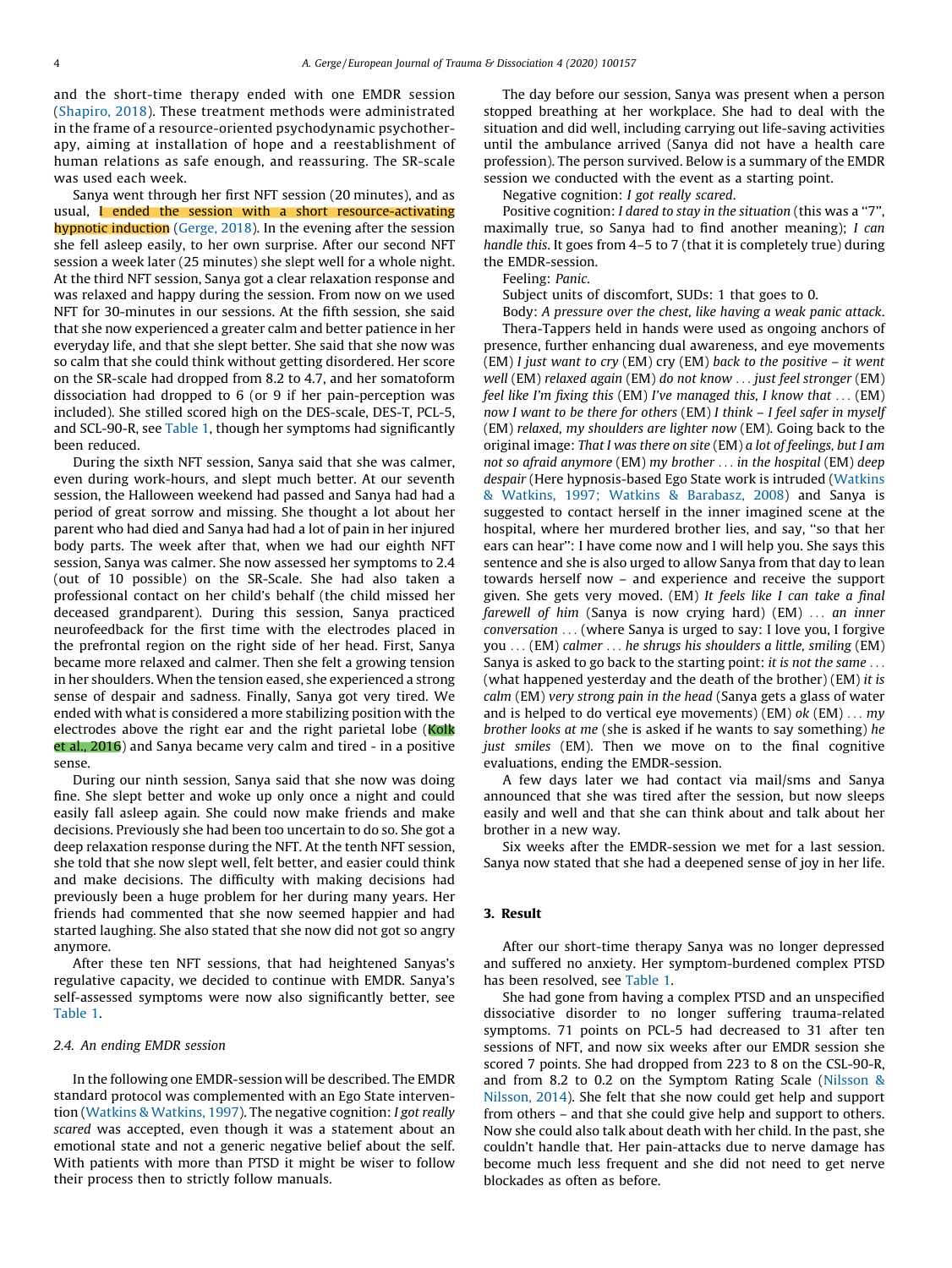At four months follow up she still scored at a non-clinical level on the self-assessment questionnaires PCL-C, SCL-90-R, the DES, DES-T, and PSOM-S, see [Table](#page-2-0) 1. Sanya initially had a lot of somatoform dissociation (Nijenhuis [1999/2004\)](#page-5-0), screened by SDQ-5. During our tenth NFT sessions, both her somatoform and psychoform dissociation melted away and her somatoform dissociation went from 17 (or 22 if her ongoing pain registration was counted) to 5 on SDQ-5.

Sanya stated after the treatment that she now was more open to start a new intimate relationship and that, for the first time in her life, she knew what she wanted from a partner. She had also started studying at the university in parallel with her work. She wanted to graduate.

#### 3.1. Sanya's own comments and drawings

Below you can see how Sanya herself described how she experienced the NFT treatment. One month after Sanya ended the 10 NFT sessions and the EMDR session, the following mail came:

I feel more secure in myself. I've got more energy. I sleep better and I more easily manage my grief day by day. I dare to take new steps in my job and have more energy with my child. Neurofeedback has been a great help.

What amazes me is that I fall asleep easier for the first time in a long time. I can be in the moment when I am reminded of (traumatic) memories and dare to talk about them. I talk about my memories quite a lot. In the past, I avoided it because I didn't dare cry together with others. But now, even though I cry, I don't break down.

I am grateful that I received tips of NFT treatment, I had previously had my problems for so many years. Big thanks for the help!

Picture a, the picture Sanya made before the treatment started ''my messy life right now – unfair'':



Picture b and c, the pictures Sanya made before and after our first NFT-session, b, my self, very big very empty, and c, still me, I want the pink to grow more:



Picture d, after 10 NFT and one EMDR session: Energetic and happy and at four months follow up the happy face is even bigger and Sanya named the picture: Joy and relief – I feel at ease. Hope, I have hope for life.



## 4. Discussion

It was not until Sanya was given the follow-up questions on the SCID-D [\(Steinberg,](#page-5-0) 1994), that it became clear that she was not suffering a dissociative identity disorder, DID. The further treatment also verified the initial diagnoses; that Sanya suffered complex PTSD and an unspecified dissociative disorder. Probably a person with DID cannot be cured in 11 sessions either. The importance of adequate diagnostics, where the multiple A criteria, screening for dissociation (DES/DES-T) and actual diagnostics (SCID-D) are clearly distinguished is a learning we can draw from this vignette.

Despite a **severe** PTSD with dissociative co-morbidity and a massive childhood traumatization, Sanya had a partly secure attachment-pattern in relation to one of her parents. Even though she initially fulfilled criteria for complex PTSD and an unspecified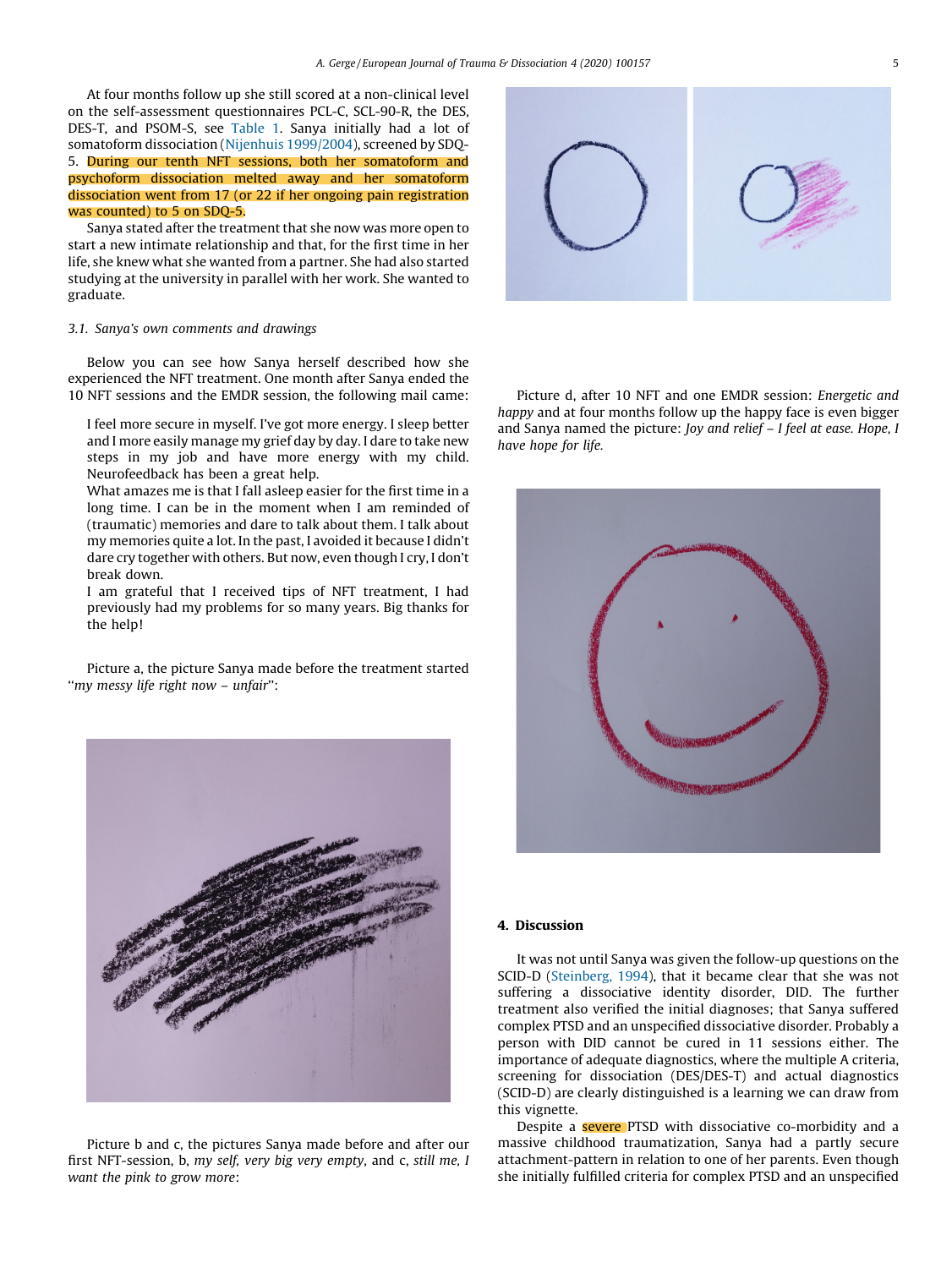<span id="page-5-0"></span>dissociative disorder, her personal resources, including life choices, made it possible to help her in the context of a short-term therapy. Still, it was surprising how fast and easy the process went. The combination of neurofeedback and EMDR framed in a psychodynamic setting seemed valuable for her.

NFT was found as a **surprisingly effective** part of the treatment, contributing to reduced symptoms, including decreased pathological dissociation, increased regulatory ability and opened to the opportunity to tell a more coherent and congruent life story. The method **pawed the way for EMDR-treatment**. When working with Sanya it felt important to not unnecessarily increase her traumarelated arousal. The neurofeedback-training offered the possibility of regulation without unnecessarily raising her arousal level or her amount of flashbacks.

Initially, Sanya was able to make use of the reflective space and relational support offered by the psychodynamic therapy. But, supposedly, only relational work would not sufficiently had stabilized her, at least not as fast as it was done here, and perhaps not only neurofeedback either. But neurofeedback conducted within a general psychodynamic frame seemed to help Sanya regulate herself. She could calm her fear-driven midbrain, and heighten her integrative capacity. The relational support, knowledge of mental traumatization and the concluding EMDR treatment have been important parts of the treatment. Neurofeedback alone probably would not have been enough.

Whether neurofeedback can become an evidence-based method for mitigating and stabilizing healing processes of highly dysregulated patients, we do not yet know. Hypothetically NFT can contribute to increased regulation AND greater access to traumarelated material. Then, NFT and other not yet evidence-based methods as part of psychotherapy for traumatized patients need to be applied with care. We need to acknowledge the consequences of complex mental traumatization, including the initial relational fragility and the trauma-related phobias of mental contents.

#### Disclosure of interest

The author declares that he has no competing interest.

#### References

- Adler, N. E., Horowitz, M., Garcia, A., & Moyer, A. (1998). Additional validation of a scale to assess positive states of mind. Psychosomatic Medicine, 60(1), 26–32. [http://](http://dx.doi.org/10.1097/00006842-199801000-00006) [dx.doi.org/10.1097/00006842-199801000-00006](http://dx.doi.org/10.1097/00006842-199801000-00006)
- Bossini, L., Santarnecchi, E., Casolaro, I., Koukouna, D., Caterini, C., Cecchini, F., Fortini, V., Vatti, G., Marino, D., Ferna´ndez, I. C., Rossi, A., & Fagiolini, A. (2017). Morphovolumetric changes after EMDR treatment in drug-naïve PTSD patients. Rivista di Psichiatria, 52(1), 24–31. <http://dx.doi.org/10.1708/2631.27051>
- Carlson, E. B., & Putnam, F. W. (1993). An update on the [Dissociative](http://refhub.elsevier.com/S2468-7499(20)30027-2/sbref0015) Experience Scale. [Dissociation,](http://refhub.elsevier.com/S2468-7499(20)30027-2/sbref0015) 6(1), 16–27.
- Chiba, T., Kanazawa, T., Koizumi, A., Ide, K., Taschereau-Dumouchel, V., Boku, S., & Kawato, M. (2019). Current Status of Neurofeedback for Post-traumatic Stress Disorder: A Systematic Review and the Possibility of Decoded Neurofeedback. Frontiers in Human Neuroscience, 13, 233. [http://dx.doi.org/10.3389/](http://dx.doi.org/10.3389/fnhum.2019.00233) [fnhum.2019.00233](http://dx.doi.org/10.3389/fnhum.2019.00233)
- Corrigan, F. M., & Hull, A. M. (2015). Recognition of the neurobiological insults imposed by complex trauma and the implications for psychotherapeutic interventions. British Journal of Psychiatry Bulletin, 39(2), 79–86. [http://dx.doi.org/10.1192/](http://dx.doi.org/10.1192/pb.bp.114.047134) [pb.bp.114.047134](http://dx.doi.org/10.1192/pb.bp.114.047134)
- Derogatis, L. R. (1994). SCL-90-R [Administration,](http://refhub.elsevier.com/S2468-7499(20)30027-2/sbref0030) Scoring, and Procedures Manual (3rd ed.). [Minneapolis,](http://refhub.elsevier.com/S2468-7499(20)30027-2/sbref0030) MN: NCS Pearson.
- DSM-5 (2013). American Psychiatric [Association:](http://refhub.elsevier.com/S2468-7499(20)30027-2/sbref0035) Diagnostic and Statistical Manual of Mental Disorders: [Diagnostic](http://refhub.elsevier.com/S2468-7499(20)30027-2/sbref0035) and Statistical Manual of Mental Disorders, Fifth Edition. Arlington. Arlington, VA: American Psychiatric [Association.](http://refhub.elsevier.com/S2468-7499(20)30027-2/sbref0035)
- Feske, U. (1998). "Eye movement desensitization and reprocessing treatment for posttraumatic stress disorder''. Clinical Psychology: Science and Practice, 5(2), 171–181. <http://dx.doi.org/10.1111/j.1468-2850.1998.tb00142.x>

Fisher, S. F. (2014). Neurofeedback in the Treatment of [Developmental](http://refhub.elsevier.com/S2468-7499(20)30027-2/sbref0045) Trauma: Calming the [Fear-Driven](http://refhub.elsevier.com/S2468-7499(20)30027-2/sbref0045) Brain. New York, N.Y. W. W. Norton & Sons.

Fisher, S. (2016). personal [communication.](http://refhub.elsevier.com/S2468-7499(20)30027-2/sbref0050) Mail.

Fisher, S. F., Lanius, R. A., & Frewen, P. A. (2016). EEG neurofeedback as adjunct to psychotherapy for complex developmental trauma-related disorders: Case study and treatment rationale. Traumatology, 22(4), 255–260. [http://dx.doi.org/10.1037/](http://dx.doi.org/10.1037/trm0000073) [trm0000073](http://dx.doi.org/10.1037/trm0000073)

- Gerge, A. (2018). Revisting the safe place: Method and Regulatory Aspects in Psychotherapy when Easing Allostatic Overload in Traumatized Patients. International Journal of Clinical and Experimental Hypnosis, 66(2), 147–173. [http://dx.doi.org/](http://dx.doi.org/10.1080/00207144.2018.1421356) [10.1080/00207144.2018.1421356](http://dx.doi.org/10.1080/00207144.2018.1421356)
- ''Guidelines for the [management](http://refhub.elsevier.com/S2468-7499(20)30027-2/sbref0065) of conditions that are specifically related to stress'' (2013). Geneva: World Health [Organization](http://refhub.elsevier.com/S2468-7499(20)30027-2/sbref0065) (Glossary page 1. PMID 24049868).
- Hase, M., Balmaceda, U. M., Ostacoli, L., Liebermann, P., & Hofmann, A. (2017). The AIP Model of EMDR Therapy and Pathogenic Memories''. Frontiers in Psychology, 8, 1578. [http://dx.doi.org/10.3389/fpsyg.2017.01578.](http://dx.doi.org/10.3389/fpsyg.2017.01578. PMC 5613256) PMC 5613256 (PMID 28983265). [Herman,](http://refhub.elsevier.com/S2468-7499(20)30027-2/sbref0075) J. (1992). Trauma and recovery. New York, N.Y. Basic Books.
- Karatzias, T., Shevlin, M., Fyvie, C., Hyland, P., Efthimiadou, E., Wilson, D., & Cloitre, M. (2016). An initial psychometric assessment of an ICD-11 based measure of PTSD and Complex PTSD (ICD-TQ): Evidence of construct validity. Journal of Anxiety Disorders, 44, 73–79. <http://dx.doi.org/10.1016/j.janxdis.2016.10.009>
- Kirk, H. W. (Ed.). (2016). Restoring the Brain: [Neurofeedback](http://refhub.elsevier.com/S2468-7499(20)30027-2/sbref0085) as an Integrative Approach to Health. Boca Raton Fl: Apple [Academic](http://refhub.elsevier.com/S2468-7499(20)30027-2/sbref0085) Press Inc.
- Lancaster, C. L., Teeters, J. B., Gros, D. F., & Back, S. E. (2016). Posttraumatic Stress Disorder: Overview of Evidence-Based Assessment and Treatment. Journal of Clinical Medicine, 5(11), 105. <http://dx.doi.org/10.3390/jcm5110105>
- Lee, C. W., & Cuijpers, P. (2013). A meta-analysis of the contribution of eye movements in processing emotional memories''. Journal of Behavior Therapy and Experimental Psychiatry, 44(2), 231–239. [http://dx.doi.org/10.1016/j.jbtep.2012.11.001.](http://dx.doi.org/10.1016/j.jbtep.2012.11.001) (PMID 23266601).
- Manchester, C. F., Allen, A., & Tachiki, K. H. (1998). Treatment of dissociative identity disorder with neurotherapy and group self-exploration. Journal of Neurotherapy: Investigations in Neuromodulation, Neurofeedback and Applied Neuroscience,  $2(4)$ , 40–53. [http://dx.doi.org/10.1300/J184v02n04\\_03](http://dx.doi.org/10.1300/J184v02n04_03)
- Nicholson, A. A., Ros, T., Frewen, P. A., Densmore, M., Théberge, J., Kluetsch, R. C., & Lanius, R. A. (2016). Alpha oscillation neurofeedback modulates amygdala complex connectivity and arousal in posttraumatic stress disorder. NeuroImage. Clinical, 12, 506–516. <http://dx.doi.org/10.1016/j.nicl.2016.07.006>
- Nijenhuis, E. R. S. (2004). Somatoform dissociation Phenomena, [Measurements](http://refhub.elsevier.com/S2468-7499(20)30027-2/sbref0110) & theoretical issues. New York, N.Y. W. W. [Norton](http://refhub.elsevier.com/S2468-7499(20)30027-2/sbref0110) & Sons.
- Nijenhuis, E. R. S., Spinhoven, P., Van Dyck, R., Van der Hart, O., & Vanderlinden, J. (1997). The development of the Somatoform Dissociation Questionnaire (SDQ-5) as a screening instrument for dissociative disorders. Acta Psychiatrica Scandinavica, 96, 311–318. <http://dx.doi.org/10.1111/j.1600-0447.1997.tb09922.x>
- Nilsson, V., & Nilsson, R. (2014). Neurofeedback Treatment for Traumatized Refugees. A Pilot Study. Psykologexamensuppsats, Lundsuniversitet. Hämtad: Psykologexamensuppsats, Lundsuniversitet, institutionen för psykologi [http://lup.lub.lu.se/luur/](http://lup.lub.lu.se/luur/download?func=downloadFile%20%26recordOId=4459760%26fileOId=4459775) download?func=downloadFile [&recordOId=4459760&fileOId=4459775](http://lup.lub.lu.se/luur/download?func=downloadFile%20%26recordOId=4459760%26fileOId=4459775)
- Othmer, S., & Othmer, S. F. (2009). Post Traumatic Stress Disorder The Neurofeedback Remedy. Biofeedback, 37(1), 24–31. <http://dx.doi.org/10.5298/1081-5937-37.1.24>
- Pagani, M., Di Lorenzo, G., Verardo, A. R., Nicolais, G., Monaco, L., Lauretti, G., & Siracusano, A. (2012). Neurobiological correlates of EMDR monitoring – an EEG study. PloS one, 7(9), e45753. <http://dx.doi.org/10.1371/journal.pone.0045753>
- Powers, A., Fani, N., Carter, S., Cross, D., Cloitre, M., & Bradley, B. (2017). Differential predictors of DSM-5 PTSD and ICD-11 complex PTSD among African American women. European Journal of Psychotraumatology, 8(1), 1338914. [http://dx.doi.org/](http://dx.doi.org/10.1080/20008198.2017.1338914) [10.1080/20008198.2017.1338914](http://dx.doi.org/10.1080/20008198.2017.1338914)
- Reiter, K., Andersen, S. B., & Carlsson, J. (2016). Neurofeedback treatment and posttraumatic stress disorder: effectiveness of neurofeedback on posttraumatic stress disorder and the optimal choice of protocol. Journal of Nervous and Mental Disorders, 204, 69–77. <http://dx.doi.org/10.1097/NMD.0000000000000418>
- Schlumpf, Y. R., Nijenhuis, E., Kleina, C., Jänckea, L., & Bachmann, S. (2019). Functional reorganization of neural networks involved in emotion regulation following trauma therapy for complex trauma disorders. NeuroImage: Clinical, 23, 1–114. <http://dx.doi.org/10.1016/j.nicl.2019.101807> (101807).
- Schnyder, U., & Cloitre, M. (2015). Evidence Based Treatments for [Trauma-Related](http://refhub.elsevier.com/S2468-7499(20)30027-2/sbref0150) [Psychological](http://refhub.elsevier.com/S2468-7499(20)30027-2/sbref0150) Disorders: A Practical Guide for Clinicians. New York, N.Y Springer.
- Schore, A. N. (2009). [Attachment](http://refhub.elsevier.com/S2468-7499(20)30027-2/sbref0155) Trauma and the Developing Right Brain: Origins of Pathological [Dissociation.](http://refhub.elsevier.com/S2468-7499(20)30027-2/sbref0155) In I. P. F. Dell & J. A. O'Neil (Eds.), Dissociation and the [Dissociative](http://refhub.elsevier.com/S2468-7499(20)30027-2/sbref0155) Disorders: DSM-V and Beyond. New York, N.Y Routledge.
- Shapiro, F. (1995). Eye movement [desensitization](http://refhub.elsevier.com/S2468-7499(20)30027-2/sbref0160) and reprocessing: Basic principles, protocols, and [procedures](http://refhub.elsevier.com/S2468-7499(20)30027-2/sbref0160). New York, N.Y. Guilford Press.
- Shapiro, F. (2001). Eye movement [desensitization](http://refhub.elsevier.com/S2468-7499(20)30027-2/sbref0165) and reprocessing: Basic principles, protocols, and [procedures](http://refhub.elsevier.com/S2468-7499(20)30027-2/sbref0165) (2nd ed.). New York: Guilford Press.
- Shapiro, F. (2006). New notes on adaptive [information](http://refhub.elsevier.com/S2468-7499(20)30027-2/sbref0170) processing. Hamden, CT: EMDR [Humanitarian](http://refhub.elsevier.com/S2468-7499(20)30027-2/sbref0170) Assistance Programs.
- Shapiro, F. (2018). Eye Movement [Desensitization](http://refhub.elsevier.com/S2468-7499(20)30027-2/sbref0175) and Reprocessing (EMDR) Therapy (Third [Edition\).](http://refhub.elsevier.com/S2468-7499(20)30027-2/sbref0175) New York, N.Y. Guilford.
- Shapiro, F., & Silk Forrest, M. (1997). EMDR: the [breakthrough](http://refhub.elsevier.com/S2468-7499(20)30027-2/sbref0180) therapy. New York, N.Y. Basic [Books](http://refhub.elsevier.com/S2468-7499(20)30027-2/sbref0180).
- Siegel, D. (1999). The Developing Mind: Towards a [Neurobiology](http://refhub.elsevier.com/S2468-7499(20)30027-2/sbref0185) of Interpersonal Experience. New York, NY: [Guilford](http://refhub.elsevier.com/S2468-7499(20)30027-2/sbref0185).
- Solomon, M. F., & Siegel, D. J. (Eds.). (2003). Healing trauma: [attachment,](http://refhub.elsevier.com/S2468-7499(20)30027-2/sbref0190) mind, body and brain. New York, N.Y. W.W. [Norton.](http://refhub.elsevier.com/S2468-7499(20)30027-2/sbref0190)
- Steele, K., Van der Hart, O., & Nijenhuis, E. R. S. (2005). Phase-oriented treatment of structural dissociation in complex traumatization: Overcoming trauma-related phobias. Journal of Trauma & Dissociation, 6(3), 11-53. [http://dx.doi.org/10.1300/](http://dx.doi.org/10.1300/J229v06n03_02) [J229v06n03\\_02](http://dx.doi.org/10.1300/J229v06n03_02)
- Steinberg, M. (1994). Structured clinical interview for DSM-IV [dissociative](http://refhub.elsevier.com/S2468-7499(20)30027-2/sbref0200) disorders: Scid-D. Arlington, VA, US: American [Psychiatric](http://refhub.elsevier.com/S2468-7499(20)30027-2/sbref0200) Publishing.
- Teicher, M. H., & Samson, J. A. (2016). Annual Research Review: Enduring neurobiological effects of childhood abuse and neglect. Journal of Child Psychology and Psychiatry, 57, 241–266. <http://dx.doi.org/10.1111/jcpp.12507>